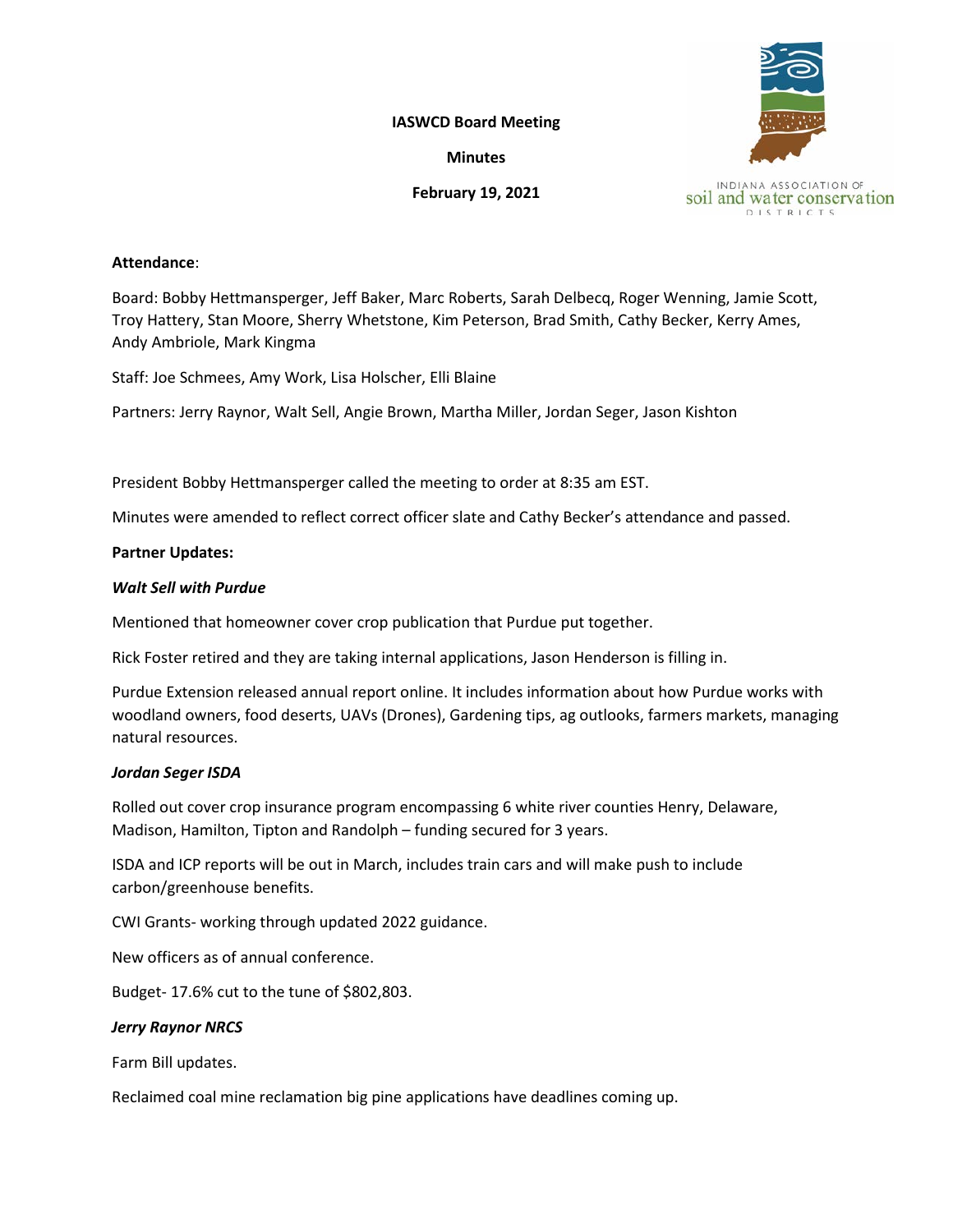Received final rule on RCPP increase emphasis on conservation benefits .

Tillage transect is moving forward.

Indiana has been granted 25 positions that they can fill within NRCS.

Agreements may decline to fund the new employees.

CSP renewals are coming up.

#### *Angie Brown with IDEM*

Gearing up for field season monitoring.

319 solicitation will be on website April 1.

Senate Bill 389 – doing impact legislation.

## *Martha Miller – IDEA*

Met in October and Feb 11.

Looking for suggestions to get districts to participate.

Looking for NNW director.

## *Lisa Holscher – CCSI*

Continuing to support local staff technically and line up speakers.

Participated in sustainable ag marketing webinar based around carbon markets.

Gearing up for trainings.

#### *Jason Kishton-FSA*

Steve Brown's term ended in January, no news on next state director.

CRP - Extended deadline for general signup 56 - 14,000 acres plus signed up/ not all will be enrolled based on ranking.

Forest Management Incentive program CP3, CP3a, riparian, no CP5a or shelterbelt. FMI for activitiesbased off of EQIP - brush management, herbaceous weed control, monarch establishment, fire burning, wildlife break, tree and shrub pruning and, TSI - 75% payments - Sign up through Sept 2023 or \$12,000,000 runs out.

#### *Old Business*

### *Urban Soil Health program Update – Elliana Blaine*

Onboarded 3 regional Urban Soil Health Specialists they will be invited to next board meeting.

Elli is working on training with Kevin Allison/NRCS/CCSI.